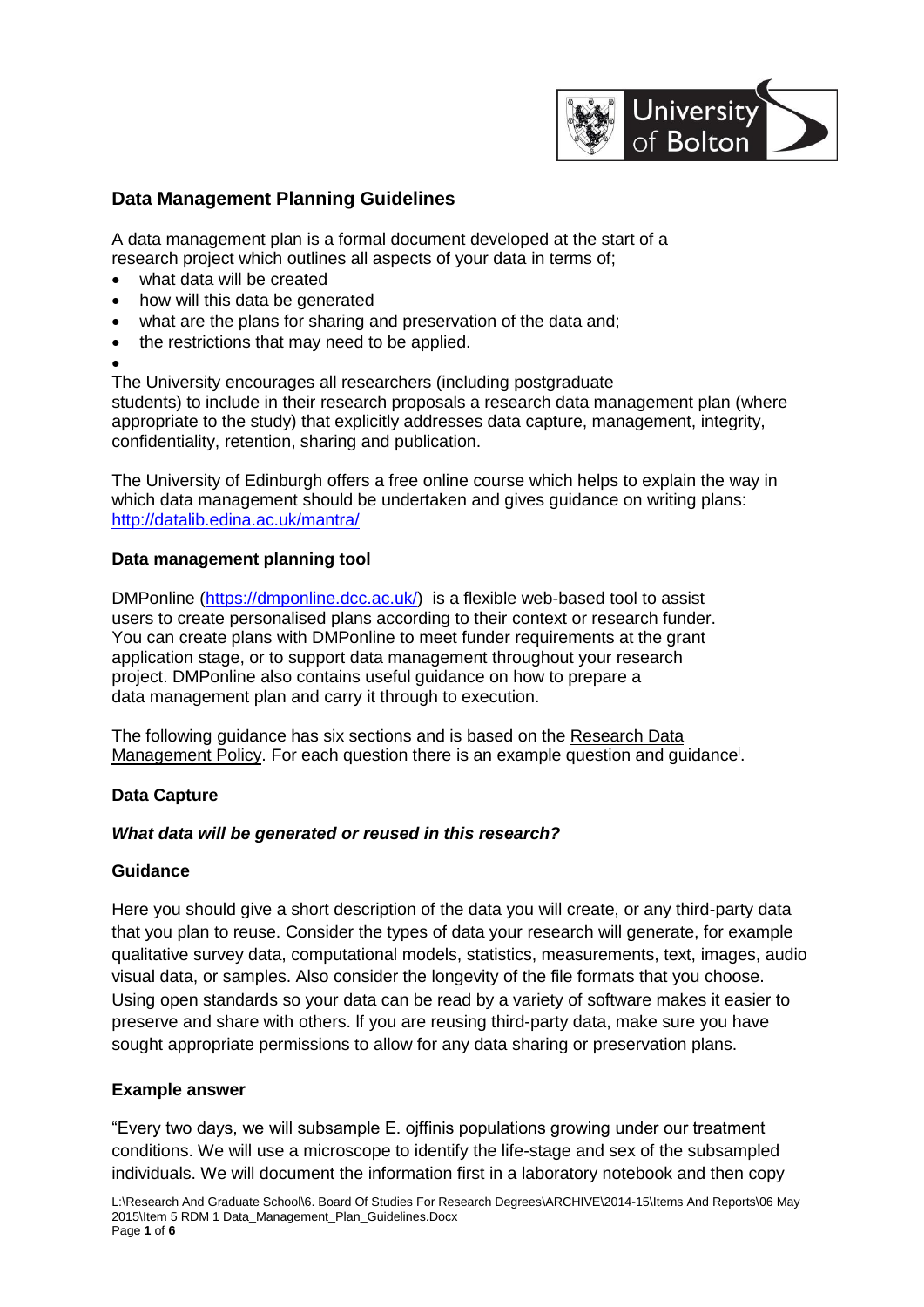the data into an Excel spreadsheet. For quality control, values will be entered separately by two different people to ensure accuracy. The Excel spreadsheet will be save d as commaseparated value (.csv) file daily and backed up to a server. After all data are collected, the Excel spreadsheet will be saved as a .csv file and imported into the program R for statistical analysis."

## *How much data will be generated?*

## **Guidance**

The University has high quality storage with guaranteed backup and resilience through the usual personal drive space (M drive) and on shared drives on the network. If you are unsure of your specific data storage needs then please speak to IS&T as soon as possible for advice. It may also be helpful to speak to the Electronic Resources Librarian for advice on your data set may be best captures in the institutional repository.

# **Data Management**

# *How will the data be documented to ensure it can be understood?*

# **Guidance**

Producing good documentation and metadata provides context for your data, and makes it easier to find and use in the long term. The amount of effort put into documenting your data will depend on the intended lifespan and how broadly you intend to share it. You may want to capture details about what instrumentation has been used and how that has been calibrated, full variable and value labels, and details about your methodology. Some of this information may be captured already in lab notebooks, project documents or research papers.

## **Example answer**

"Metadata will be tagged in XML using the Data Documentation Initiative (DDI) format. The codebook will contain information on study design, sampling methodology, fieldwork, variable-level detail, and all information necessary for a secondary analyst to use the data accurately and effectively". Source: ICPSR.

## *Where will the data be stored and backed-up?*

## **Guidance**

The University recommends that you store your research data on usual network servers that that are maintained by IS&T. This ensures that the data are held securely and are regularly backed-up.

## **Example answer**

"The data will be stored on University of Bolton servers. This is high quality, enterprise-class storage with guaranteed backup and resilience."

## **lntegrity**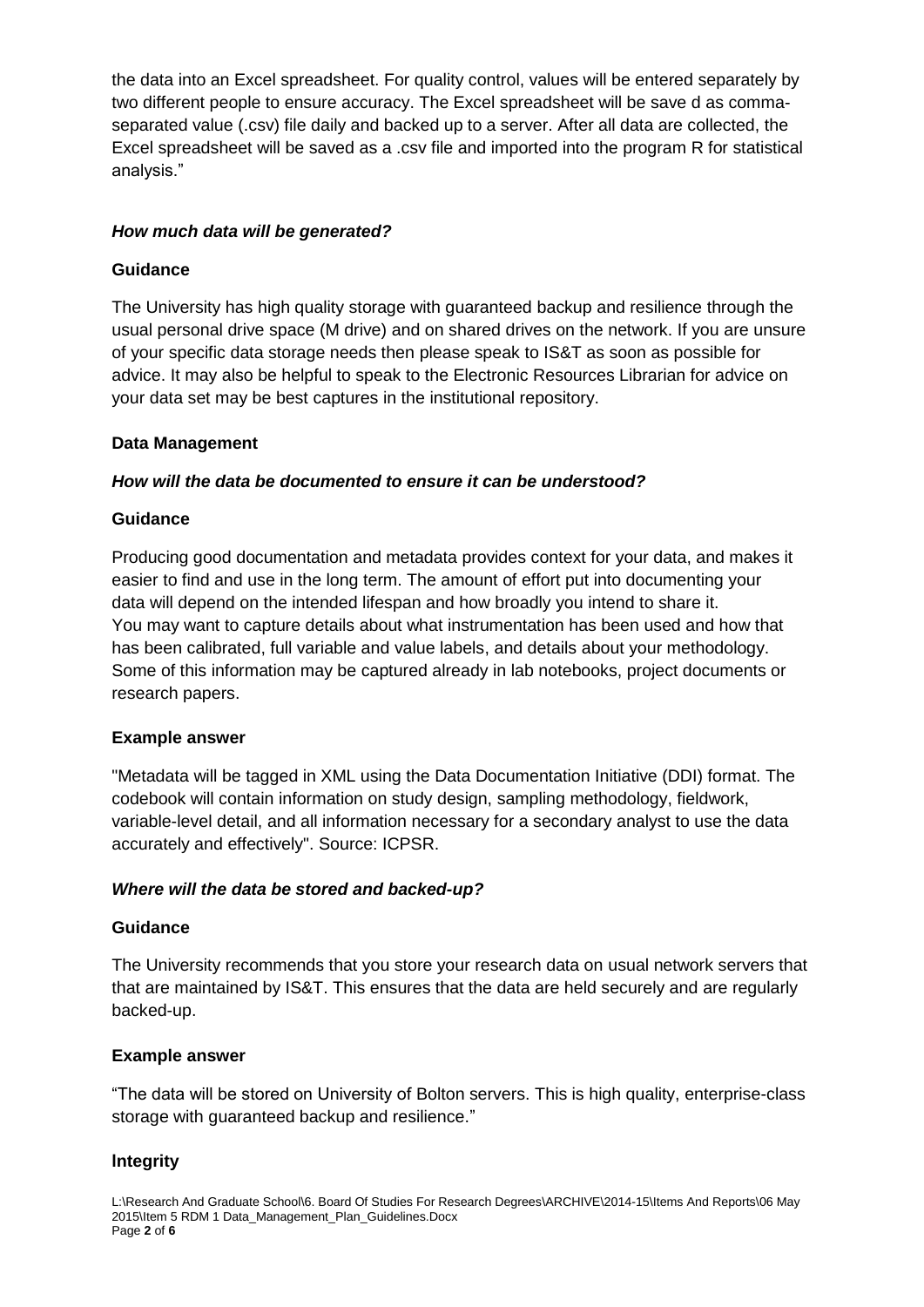# *How will you quality assure your data?*

# **Guidance**

Explain how the consistency and quality of data collection will be controlled and documented. This may include processes such as calibration, repeat samples or measurements, standardised data capture or recording, data entry validation, peer review of data or representation with controlled vocabularies.

# **Example answer**

"New data produced during the project will be derived from existing spatial and statistical datasets. These will be highly reliant on the quality assurance procedures of the agencies producing the original data. lnformation on the quality and reliability of the existing spatial data utilised by the project will be included in the SECRA meta-data. This will also indicate the data source and any procedures (either spatial or statistical) that have been applied to the data layers. If appropriate, statistical data showing the variation (standard deviation) in the data created will be included in the spatial database. Data modelled by the project will be checked for internal consistency by the research team. This will involve sampling data for various points to check that any algorithm applied has produced the expected and desired outputs. The data will then, if appropriate, be checked against a similar or surrogate variable from another source to determine if the results are comparable with existing data from other agencies."

Source: RELU Social and environmental inequalities in rural areas, University of Edinburgh.

# **Confidentiality**

## *How will you manage any ethical and intellectual property issues?*

## **Guidance**

Consider whether you will be creating any sensitive data that need to be kept confidential to protect participants or to safeguard intellectual property. lf so, what procedures will you follow, for example obtaining permissions via consent agreements and data licenses, or protecting information via anonymisation, restricted access and embargo period.

## **Example answer**

"Some consultancies or individuals may be reluctant to have their data shared. Such concerns will be resolved for the interviews and focus groups by ensuring all transcripts are anonymous and identifying detail (e.g. campaign names) are removed or given pseudonyms in the transcript. The case analyses, industry awards data and analysis of promotional material will proceed on the basis of publicly available documents, so the issue of sharing should not arise. However, copyright may be an issue for some of these documents. To resolve this, and before data is stored by ESDS, copyright permission will be sought for web and other promotional material written by participating organisations". Source: Leeds RoadMaP.

## **Retention and Preservation**

## *Which data do you plan to keep and for how long?*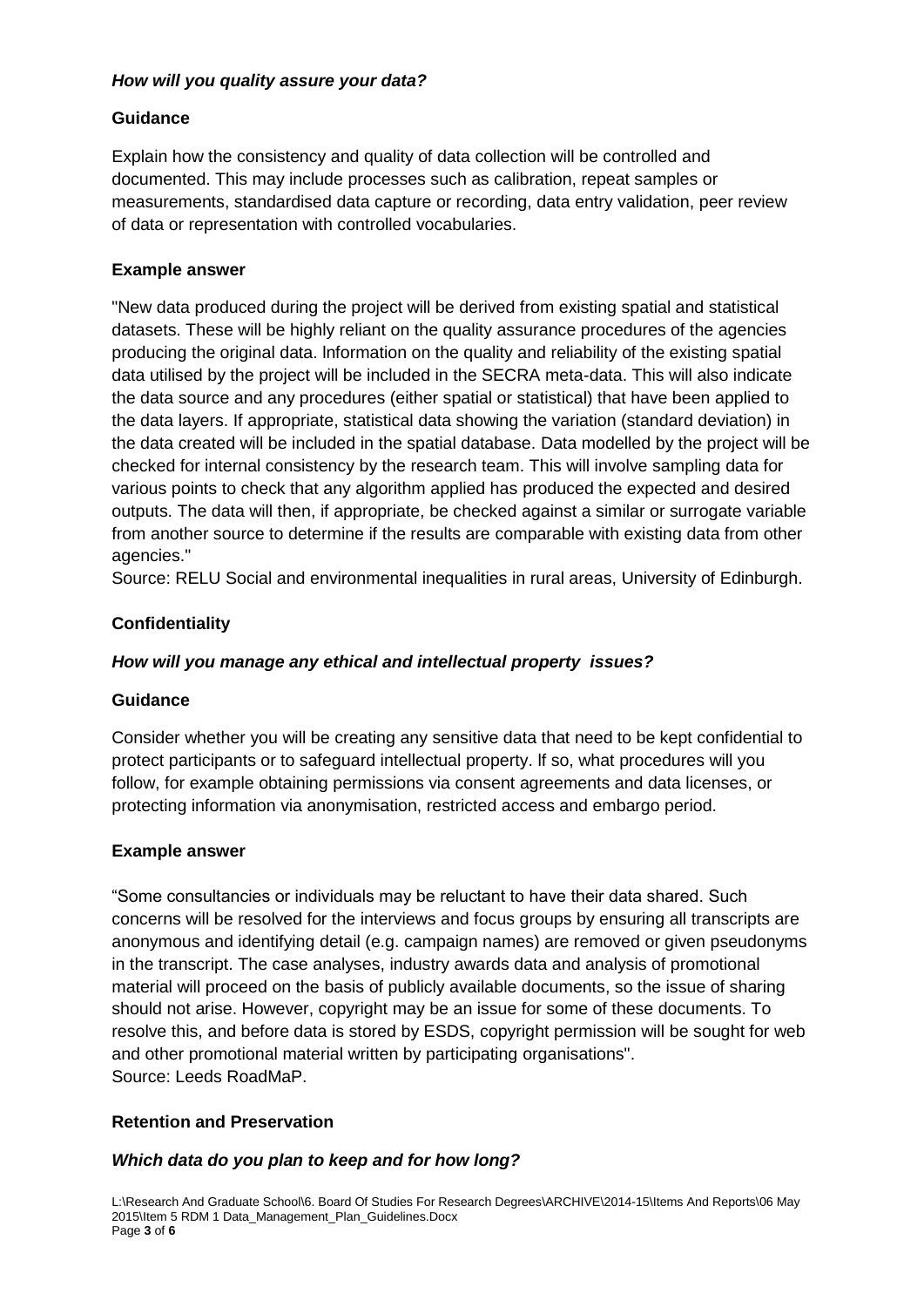# **Guidance**

Consider which data are of long-term value and should be retained. You should keep the data needed to validate any published findings, and may wish to keep other data that could be reused.

# *How long do the data need to be kept?*

Check if you are subject to legal obligations or expectations from your funder as these may have precedence over any other recommendations. The UKRIO Code of Practice for Research section 3.12 recommends a minimum of 3 years [\(http://www.ukrio.org/publications/code-of-practice-for-research/3-0-standards-for](http://www.ukrio.org/publications/code-of-practice-for-research/3-0-standards-for-organisations-and-researchers/3-12-collection-and-retention-of-data/)[organisations-and-researchers/3-12-collection-and-retention-of-data/\)](http://www.ukrio.org/publications/code-of-practice-for-research/3-0-standards-for-organisations-and-researchers/3-12-collection-and-retention-of-data/).

# **Example answer**

"Our intent is that the long-term high quality final data product generated by this project will be available for use by the research and policy communities in perpetuity. The raw supporting data will be available in perpetuity as well, for use by researchers to confirm the quality of the Mauna Loa Record. The investigators have made arrangements for longterm stewardship and curation at the Carbon Dioxide information and Analysis Center (CDIAC), Oak Ridge National Laboratory".

# *How will the data be preserved?*

# **Guidance**

Consider how your data will be managed so it can still be opened and understood in several years' time, and who will do any work needed to ensure this? Will you offer your data for deposit in a subject-specific data archive in addition to the University's own institutional respository [\(http://ubir.bolton.ac.uk/\)](http://ubir.bolton.ac.uk/)? The data management plan should demonstrate that resources and systems will be in place to enable the data to be curated effectively beyond the lifetime of the research grant.

## **Example answer**

"The University of Bolton undertakes to maintain the digital outputs of this project for the long-term and will utilise University infrastructure (namely the University of Bolton Instituional Repository [UBIR]) to ensure preservation and continued access. The UBIR is an online repository of multi-disciplinary research datasets hosted by the Library. lt acts as a trusted repository,ensuring that research data will be preserved."

## **Sharing and Publication**

## *Which data will be shared and how?*

## **Guidance**

The University expects data to be made available for access and re-use where possible, and provides a data sharing guide to advise on different options. The University's repository [\(http://ubir.bolton.ac.uk/\)](http://ubir.bolton.ac.uk/) can be used to share data, as can services from your funder, publisher or research community.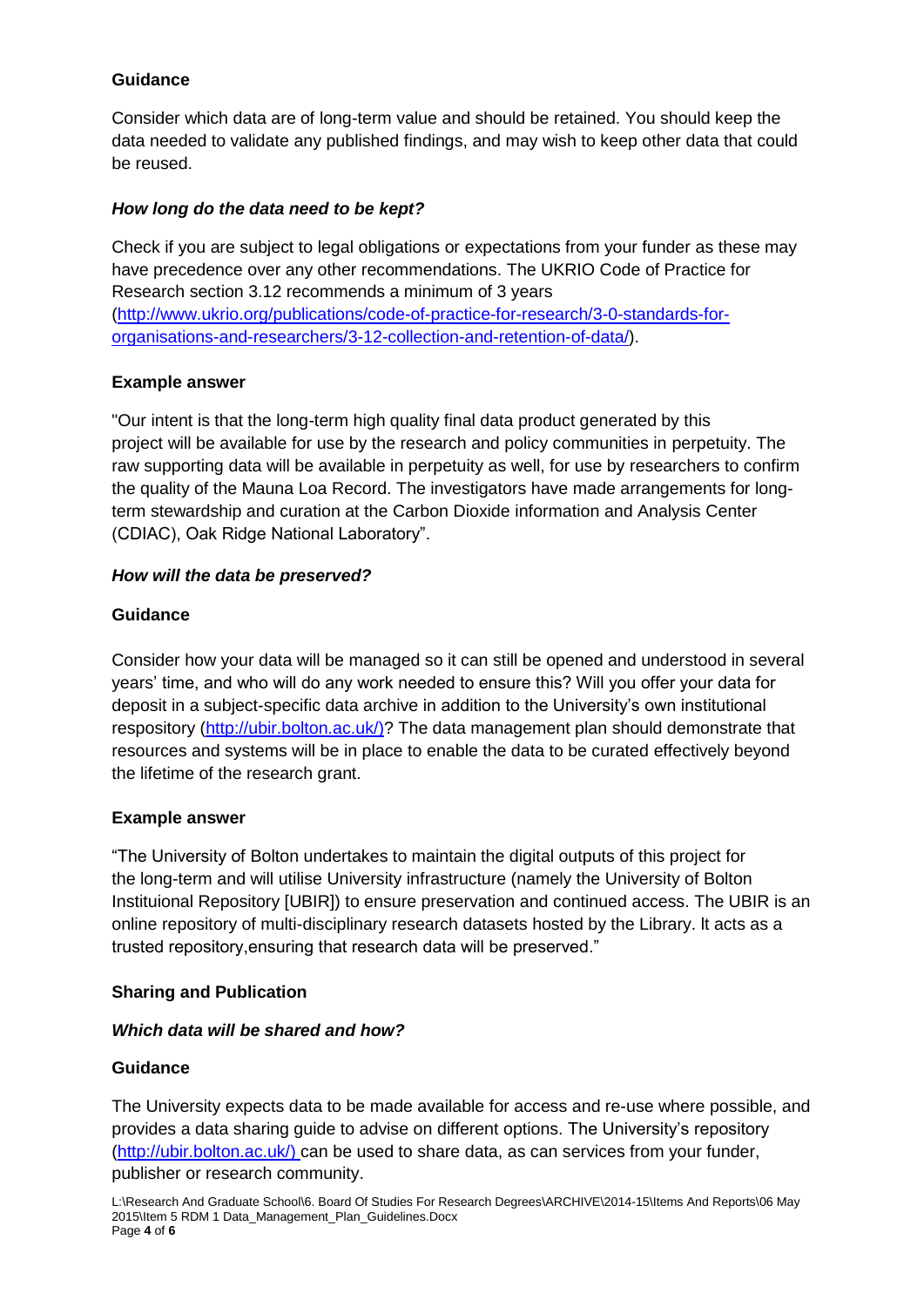# **Example answer**

"The final data product will be released to the public as soon as the recalibration of standard gasses has been completed and the data have been prepared, typically within six months of collection. There is no period of exclusive use by the data collectors. Users can access documentation and final monthly CO2 data files via the Scripps CO2 Program website(http://scrlppsco2.ucsd.edu). The data will be made available via ftp download from the Scripps Institution of Oceanography Computer Center. Raw data (continuous concentration measurements, weather data, etc.) will be maintained on an internally accessible server and made available on request at no charge to the user".

# *Are any restrictions on data sharing required?*

# **Guidance**

Not all data can be shared. You may not be able to share your data if:

- it has financial value or is the basis for potentially valuable patents,
- it contains sensitive, personal information about human subjects,
- parts of the data are owned by others.

Outline any restrictions you need to place on data sharing, for example, if the data can only be shared under certain conditions or an embargo period is needed.

## **Example answer**

"Even though the final dataset will be stripped of identifiers prior to release for sharing, we believe that there remains the possibility of deductive disclosure of subjects with unusual characteristics. Thus, we will make the data and associated documentation available to users only under a data-sharing agreement that provides for (1) a commitment to using the data only for research purposes and not to identify any individual participant; (2) a commitment to securing the data using appropriate computer technology; and (3) a commitment to destroying or returning the data after analyses are completed." Source: NIH data sharing plan examples:

[http://www.grants.nih.gov/grants/policy/data\\_sharing/data\\_sharing\\_guidance.htm](http://www.grants.nih.gov/grants/policy/data_sharing/data_sharing_guidance.htm)